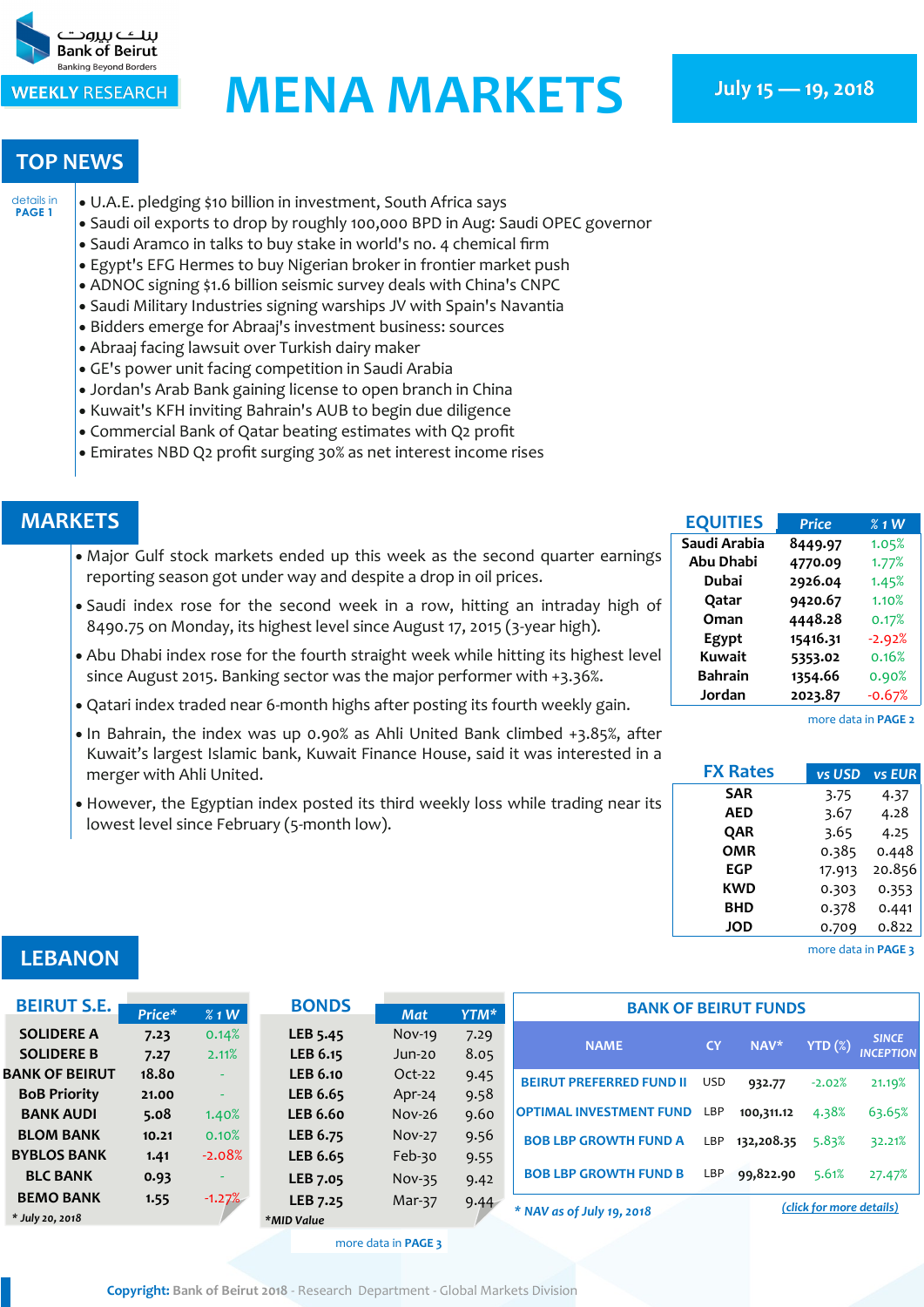## <span id="page-1-0"></span>**TOP NEWS**

#### **U.A.E. pledging \$10 billionln in investment, South Africa says**

The United Arab Emirates (UAE) has pledged to invest \$10<br>billion in South Africa's economy, including the tourism and<br>mining sectors, the South African presidency said on Saturday.<br>Saudi Arabia committed a similar sum with

#### **Saudi oil exports to drop by roughly 100,000 BPD in August**

Saudi Arabia expects its crude exports to drop by roughly<br>100,000 barrels per day in August as the world's top oil<br>exporter works to ensure it does not push oil into the market<br>beyond its customers' needs, the kingdom's OP

#### **Saudi Aramco to buy stake in world's no 4 chemical firm**

Saudi Aramco said on Thursday it is looking to buy a strategic<br>stake in Saudi petrochemical maker SABIC, a move that could<br>boost the state oil giant's market valuation ahead of a planned<br>initial public offering. Aramco sai

#### **EFG Hermes to buy Nigerian broker in frontier market push**

(Reuters) Egyptian investment bank EFG Hermes said on Thursday it will acquire Nigerian broker Primera Africa as it pushes to expand its capital market business across frontier markets. EFG Hermes said it entered Nigeria b

#### **ADNOC sign \$1.6 bn seismic survey deals with China's CNPC**

State-owned Abu Dhabi National Oil Company (ADNOC) said<br>on Thursday it had awarded contracts worth 5.88 billion<br>dirhams (\$1.6 billion) to an affiliate of China National<br>Petroleum Company (CNPC) to conduct the world's large

#### **Saudi Military Industries sign warships JV with Navantia**

State-owned Saudi Arabian Military Industries (SAMI) signed<br>an agreement with Spain's Navantia to set up a joint venture<br>in the kingdom to build five warships, the state news agency<br>SPA reported on Thursday. The deal is pa

**Bidders emerge for Abraaj's investment business: sources** (Reuters) Several potential buyers have emerged for Middle East buyout firm Abraaj's investment management business as revised offer from previous frontrunner Colony Capital was rejected, say sources familiar with the matt

#### **Abraaj facing lawsuit over Turkish dairy maker**

(Bloomberg) Abraaj Group Ltd. is being sued by one of the founders of a Turkish dairy maker that the embattled buyout firm is trying to sell, according to people familiar with the matter. The legal action comes as liquidat

#### **GE's power unit facing competition in Saudi Arabia**

(Reuters) One of General Electric Co's largest and most<br>valuable customers, Saudi Arabia, is lining up competitors to<br>bid against GE for lucrative power plant work, according to<br>five people familiar with the situation. Sta

#### **Jordan's Arab Bank gaining licence to open branch in China**

Jordan's largest lender, Arab Bank Group, has gained Chinese<br>regulatory approval to open its first branch in China as part of<br>a push to expand in Asian markets, it said on Tuesday. CEO<br>Nemeh Sabbagh said the move would all

# **Kuwait's KFH inviting Bahrain's AUB to begin due diligence** Kuwait Finance House (KFH) said on Monday it had invited<br>Bahrain's Ahli United Bank Ato begin a due diligence process<br>for a potential merger, Kuwait's biggest Islamic lender said on<br>Monday. KFH also asked AUB to sign a non

#### **Commercial Bank of Qatar beating estimates with Q2 profit**

Commercial Bank of Qatar, the Gulf Arab state's third-largest<br>lender by assets, beat estimates with a five-fold increase in<br>second-quarter net profit on Thursday as provisions for bad<br>loans fell by more than half. Net prof

#### **Emirates NBD Q2 profit surge 30% as net interest income rises**

(Reuters) Emirates NBD (ENBD), Dubai's largest lender, posted a 30% rise in second-quarter net profit on Wednesday, boosted by a climb in net interest income and a drop in provisions to cover bad loans. The bank made a net Expo in 2020.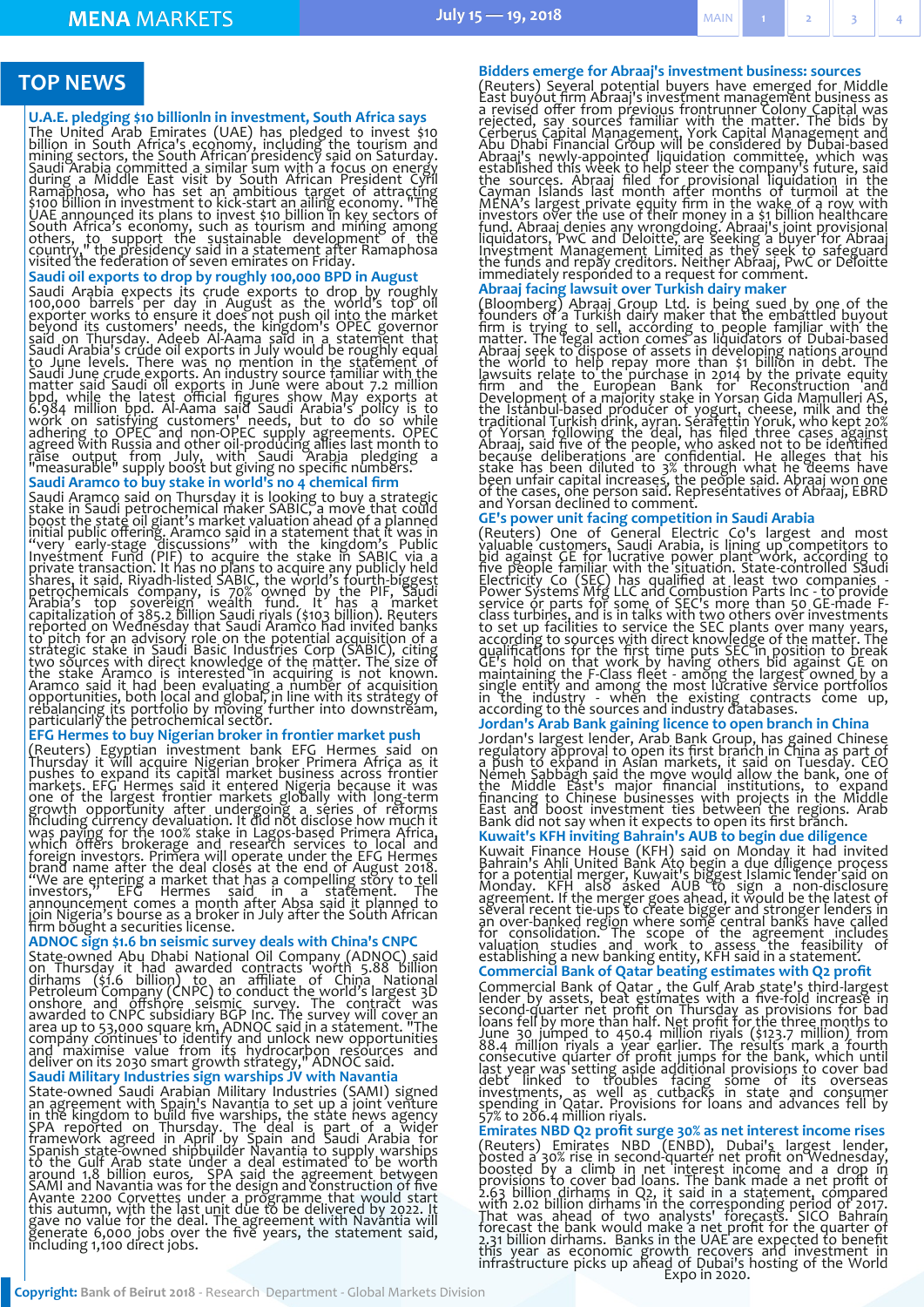## <span id="page-2-0"></span>**EQUITIES**

|      |                             |    | <b>Price</b> | As at     | $\Delta$ 1 W NET | $\Delta$ 1 W % | <b>High</b> | Low       |
|------|-----------------------------|----|--------------|-----------|------------------|----------------|-------------|-----------|
| 发发测测 | <b>TADAWUL ALL SH INDEX</b> | SA | 8449.97      | $19$ -Jul | 87.56            | 1.05%          | 8,490.75    | 8,357.58  |
|      | <b>ADX GENERAL INDEX</b>    | UA | 4770.09      | $19$ -Jul | 83.08            | 1.77%          | 4,772.06    | 4,672.91  |
|      | <b>DFM GENERAL INDEX</b>    | UA | 2926.04      | $19$ -Jul | 41.82            | 1.45%          | 2,935.33    | 2,875.99  |
|      | QE Index                    | QA | 9420.67      | 19-Jul    | 102.14           | 1.10%          | 9,472.93    | 9,310.57  |
|      | MSM <sub>30</sub> Index     | OM | 4448.28      | $19$ -Jul | 7.48             | 0.17%          | 4,460.86    | 4,438.04  |
|      | EGX 30 INDEX                | EG | 15416.31     | 19-Jul    | $-463.50$        | $-2.92%$       | 15,925.10   | 15,416.31 |
|      | <b>KUWAIT PREMIER Index</b> | KW | 5353.02      | $19$ -Jul | 8.54             | 0.16%          | 5,413.08    | 5,294.87  |
|      | <b>BB ALL SHARE INDEX</b>   | BH | 1354.66      | $19$ -Jul | 12.14            | 0.90%          | 1,373.89    | 1,340.07  |
|      | AMMAN SE GENERAL INDEX      | JO | 2023.87      | 19-Jul    | $-13.69$         | $-0.67%$       | 2,040.60    | 2,023.25  |

## **TOP MOVERS**

| <b>GAINERS</b> |                                 |     |        |  |  |  |  |  |
|----------------|---------------------------------|-----|--------|--|--|--|--|--|
| П              | KUWAIT HOTELS SAK               | ΚU  | 36.28% |  |  |  |  |  |
| $\overline{2}$ | <b>GULF INSURANCE GROUP KSC</b> | ΚU  | 21.70% |  |  |  |  |  |
| 3              | LIVESTOCK TRANSPORT & TRADNG    | ΚU  | 20.41% |  |  |  |  |  |
| 4              | REAL ESTATE TRADE CENTERS CO    | ΚU  | 17.50% |  |  |  |  |  |
| 5              | UNITED ARAB BANK PJSC           | UA  | 14.85% |  |  |  |  |  |
| 6              | SPECIALITIES GROUP HOLDING C    | ΚU  | 14.62% |  |  |  |  |  |
| 7              | SAUDI RESEARCH AND MARKETING    | SR. | 14.22% |  |  |  |  |  |
| 8              | OSOS HOLDING GROUP CO           | ΚU  | 12.90% |  |  |  |  |  |
| 9              | <b>HSBC BANK OMAN</b>           | OM  | 10.71% |  |  |  |  |  |
| 10             | EL SHAMS HOUSING & URBANIZAT    | EG  | 10.64% |  |  |  |  |  |

### **LOSERS**

| П              | KUWAIT CABLE VISION SAK               |    | KU -67.30% |
|----------------|---------------------------------------|----|------------|
| $\overline{2}$ | <b>GULF FRANCHISING HOLDING CO</b>    |    | KU -52.38% |
| 3              | <b>CREDIT RATING &amp; COLLECTION</b> |    | KU -36.13% |
| $\overline{4}$ | UNITED PROJECTS FOR AVIATION          |    | KU -16.85% |
| 5              | EL NASR CLOTHES & TEXTILES            |    | EG -15.98% |
| 6              | MENA REAL ESTATE CO                   |    | KU -14.86% |
| 7              | EGYPTIAN FOR DEVELOPPING BUI          |    | EG -13.19% |
| 8              | KUWAIT & MIDDLE EAST FIN INV          | ΚU | $-9.80%$   |
| 9              | <b>GOLDEN COAST COMPANY</b>           | EG | $-9.14%$   |
| 10             | DEERA INVESTMENT & REAL ESTA          | JO | $-8.75%$   |
|                |                                       |    |            |

## **TOP MARKET CAPS**

| п              | SAUDI BASIC INDUSTRIES CORP      | SR. | 2.21%     |
|----------------|----------------------------------|-----|-----------|
| $\overline{2}$ | SAUDI TELECOM CO                 | SR. | 0.69%     |
| 3              | <b>EMIRATES TELECOM GROUP CO</b> |     | UA -0.29% |
| 4              | QATAR NATIONAL BANK              | OΑ  | 0.60%     |
| 5.             | NATIONAL COMMERCIAL BANK         | SR  | 1.48%     |
| 6              | AL RAJHI BANK                    | SR. | 1.26%     |
| 7              | SAUDI ELECTRICITY CO             | SR. | 0.96%     |
| 8              | <b>INDUSTRIES QATAR</b>          | QA  | 4.39%     |
| 9              | DP WORLD LTD                     | UA  | 4.44%     |
| 10             | SAUDI ARABIAN MINING CO          | SR  | 1.57%     |

## **TOP TRADING VOLUMES (WEEKLY AVG)**

| (in MILLIONS)           |                               |    |       |  |  |  |  |  |  |
|-------------------------|-------------------------------|----|-------|--|--|--|--|--|--|
| п                       | DRAKE & SCULL INTERNATIONAL   | UA | 26.88 |  |  |  |  |  |  |
| $\overline{2}$          | ALINMA BANK                   | SR | 21.83 |  |  |  |  |  |  |
| $\overline{\mathbf{3}}$ | AHLI UNITED BANK B.S.C        | BJ | 21.65 |  |  |  |  |  |  |
| 4                       | ORASCOM TELECOM MEDIA AND TE  | EG | 17.92 |  |  |  |  |  |  |
| 5                       | ARABIA INVESTMENTS & DEVELOP  | FG | 10.74 |  |  |  |  |  |  |
| 6                       | DAR AL ARKAN REAL ESTATE DEV  | SR | 10.63 |  |  |  |  |  |  |
| 7                       | DAR AL TAKAFUL                | UA | 10.35 |  |  |  |  |  |  |
| 8                       | <b>GLOBAL TELECOM HOLDING</b> | EG | 9.21  |  |  |  |  |  |  |
| q                       | ISLAMIC ARAB INSURANCE COM    | UA | 9.15  |  |  |  |  |  |  |
| 10                      | DANA GAS                      | UA | 8.81  |  |  |  |  |  |  |

## **TOP SECTORS MOVERS** *(where index is officially priced)*

| <b>SAUDI ARABIA</b>      |          | <b>ABU DHABI</b>         |          |
|--------------------------|----------|--------------------------|----------|
| Tadawul Media            | 12.56%   | <b>ADX Banks</b>         | 3.36%    |
| Tadawul Food & Stapl Ret | 4.75%    | <b>ADX Energy</b>        | 1.18%    |
| Tadawul Banks            | 2.72%    | ADX Insurance            | 0.03%    |
| Tadawul Food & Beverages | $-3.70%$ | <b>ADX Industrial</b>    | $-1.79%$ |
| Tadawul Energy (L2)      | $-2.52%$ | <b>ADX Real Estate</b>   | $-0.94%$ |
| Tadawul RE Mgmt & Dev    | $-2.16%$ | ADX Fin Svs & Investment | $-0.52%$ |

**Copyright: Bank of Beirut 2018** - Research Department - Global Markets Division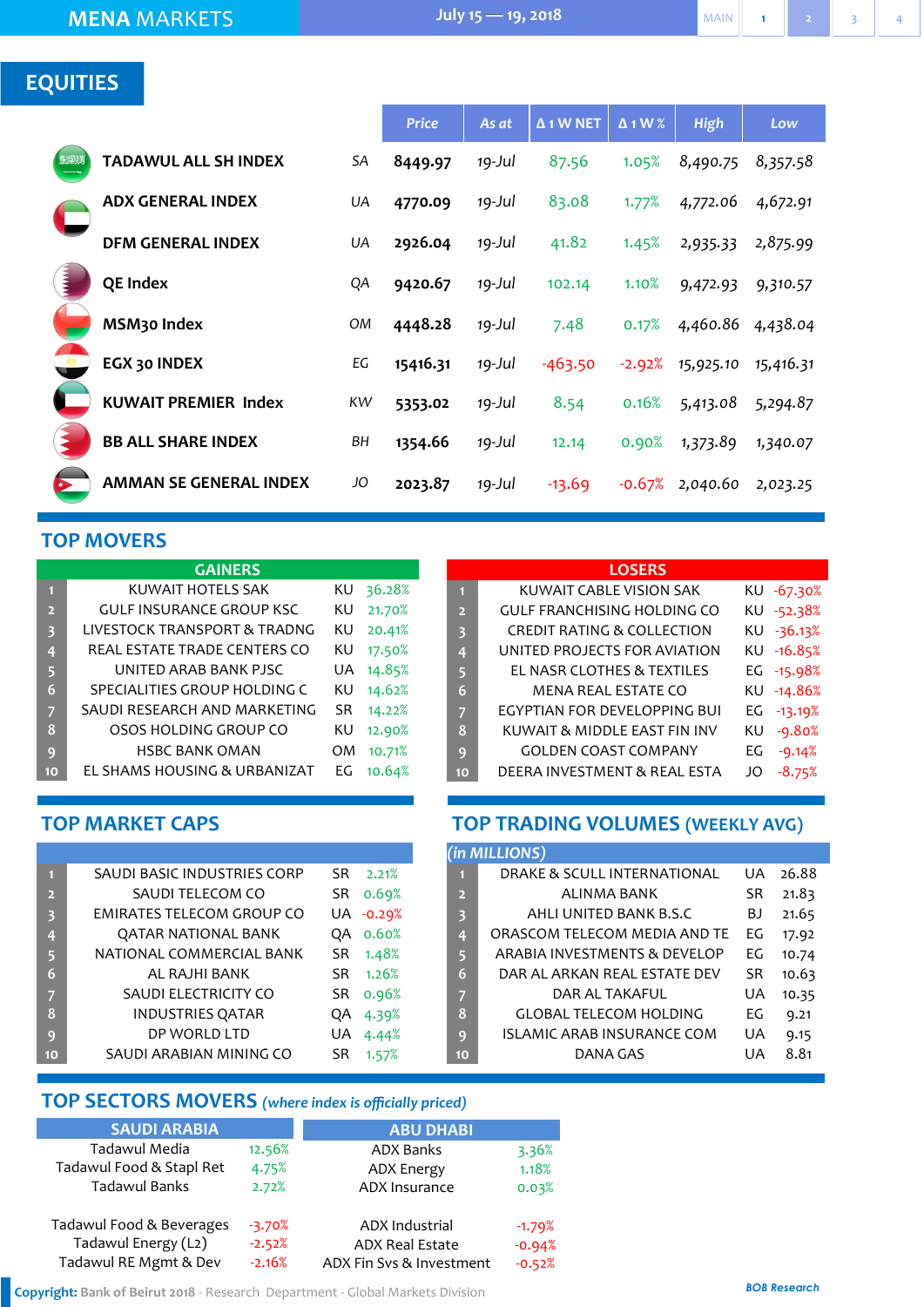<span id="page-3-0"></span>

|              | <b>MENA MARKETS</b>           |            | July $15 - 19$ , 2018 | <b>MAIN</b> |            |            |        |            |  |  |
|--------------|-------------------------------|------------|-----------------------|-------------|------------|------------|--------|------------|--|--|
|              | <b>CURRENCIES Cross Rates</b> |            |                       | S           | <b>SP</b>  |            |        | O          |  |  |
|              |                               |            | <b>USD</b>            | <b>EUR</b>  | <b>GBP</b> | <b>AUD</b> | JPY*   | <b>CHF</b> |  |  |
| SENA         | Saudi Riyal                   | <b>SAR</b> | 3.75                  | 4.37        | 4.88       | 2.76       | 29.99  | 3.75       |  |  |
|              | <b>UAE Dirham</b>             | <b>AED</b> | 3.67                  | 4.28        | 4.78       | 2.70       | 30.62  | 3.68       |  |  |
|              | Qatari Riyal                  | <b>QAR</b> | 3.65                  | 4.25        | 4.75       | 2.69       | 30.79  | 3.66       |  |  |
|              | Omani Riyal                   | <b>OMR</b> | 0.385                 | 0.448       | 0.501      | 0.283      | 292.19 | 0.386      |  |  |
| $\mathbb{R}$ | <b>Egyptian Pound</b>         | <b>EGP</b> | 17.913                | 20.856      | 23.294     | 13.164     | 6.28   | 17.912     |  |  |
|              | <b>Kuwaiti Dinar</b>          | <b>KWD</b> | 0.303                 | 0.353       | 0.394      | 0.223      | 371.17 | 0.303      |  |  |
|              | <b>Bahraini Dinar</b>         | <b>BHD</b> | 0.378                 | 0.441       | 0.493      | 0.279      | 296.74 | 0.379      |  |  |
|              | Jordanian Dinar               | <b>JOD</b> | 0.709                 | 0.822       | 0.919      | 0.519      | 159.32 | 0.708      |  |  |

**Thursday's closing prices are used to calculate the cross rates**

**USD/EUR/GBP/AUD/CHF are base currencies**

## **BONDS**

## **Sovereign Eurobonds (USD)**

**LEBANON Maturity Range (yrs) Country Maturity YTM** *0 - 1* DUBAI Dec-18 2.86 DUBAI Feb-19 2.91 ABU DHABI Apr-19 2.52 QATAR Apr-19 2.60 *1 - 2* QATAR Jan-20 3.15 *2 - 4* DUBAI Oct-20 3.53 ABU DHABI May-21 3.28 QATAR Jun-21 3.54 DUBAI Jun-21 3.79 QATAR Jan-22 3.62 *4 - 7* ABU DHABI Oct-22 3.44 QATAR Jan-23 3.59 DUBAI Mar-25 4.41 *7 - 10* ABU DHABI May-26 3.70 QATAR Jun-26 3.90 ABU DHABI Oct-27 3.76 *10 - 30* QATAR Jun-30 4.48 QATAR Jan-40 4.78 QATAR Jan-42 4.77 DUBAI Jan-43 5.47 QATAR Jun-46 4.67 ABU DHABI Oct-47 4.43 **Maturity Range (yrs) Maturity YTM** *0 - 1* Nov-18 5.52 May-19 6.72 *1 - 2* Nov-19 7.29 Mar-20 7.94 Apr-20 7.99 Jun-20 8.05 *2 - 4* Apr-21 9.11 *4 - 7* Oct-22 9.45 May-23 9.59 Apr-24 9.58 Nov-24 9.64 Dec-24 9.66 Feb-25 9.62 Jun-25 9.62 *7 - 10* Nov-26 9.60 Mar-27 9.62 Nov-27 9.56 10 - 30 May-29 9.60 Feb-30 9.55 Apr-31 9.59 Mar-32 9.55 Nov-35 9.42 Mar-37 9.44 **GULF** 

**Yields are MID values and shown strictly for information purpose and subject to change at any time**